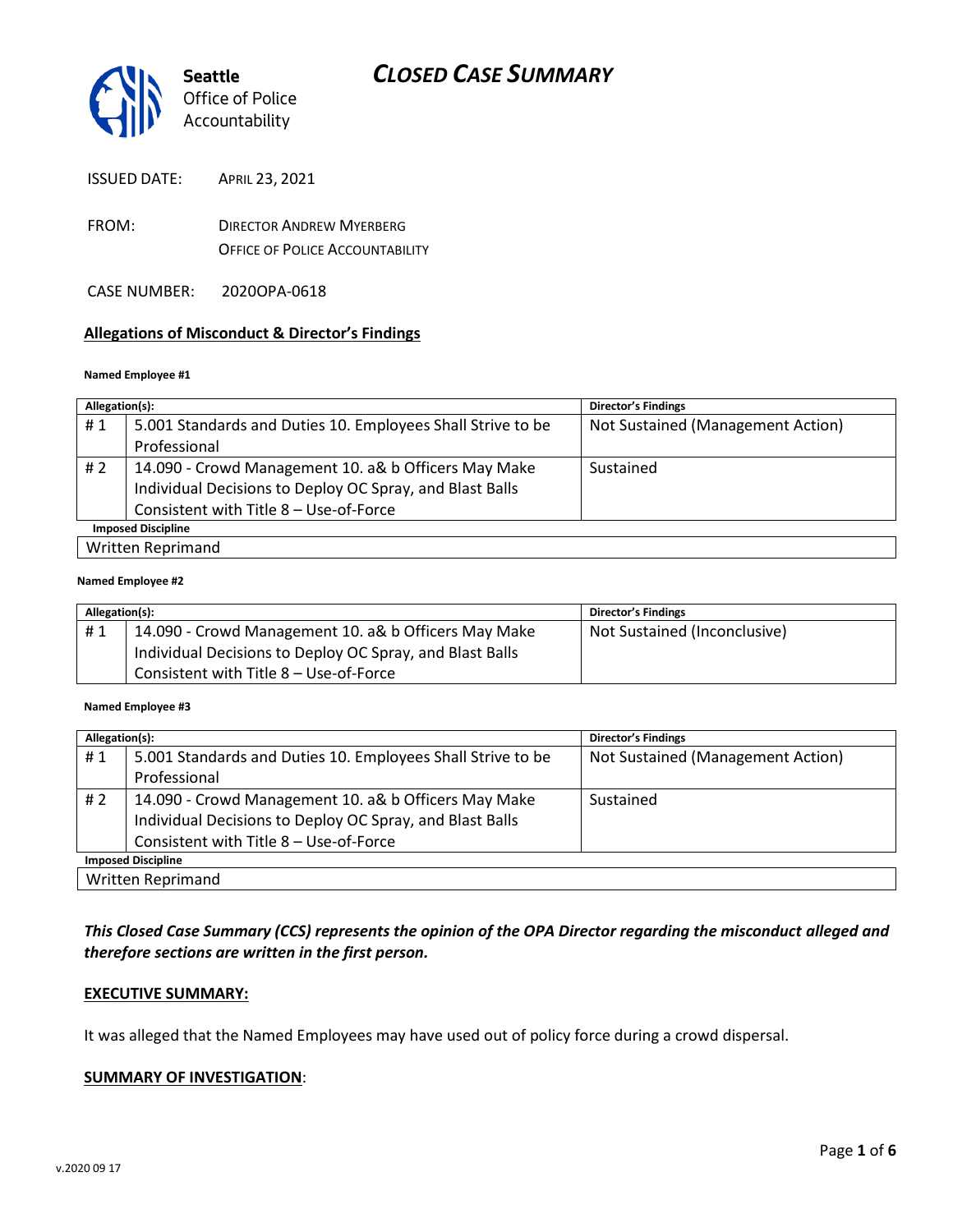

**Seattle** *Office of Police Accountability*

# *CLOSED CASE SUMMARY*

OPA CASE NUMBER: 2020OPA-0618

This case arises out of the protests that occurred in Seattle after the killing of George Floyd by a Minneapolis police officer. This incident occurred on September 26, 2020. On that date, there was a demonstration that occurred in the Capitol Hill area. During this demonstration, individuals within the group of protestors engaged in property damage. In addition, at least one fire was set in the street. Based on this conduct, SPD commanders issued a dispersal order to the group.

The Complainant asserted that he witnessed portions of the demonstration and the tactics and force used to disperse the crowd by SPD officers. The Complainant believed that SPD handled the dispersal inappropriately. The Complainant specifically cited to officers using their bicycles to push protestors who were walking away, as well as officers who pepper sprayed protestors who were walking away.

As a result, OPA initiated this investigation. OPA identified that Named Employee #1 (NE#1) and Named Employee #3 (NE#3) used pepper spray on demonstrators who were walking away from them at the time. Both officers also used their bicycles to push into demonstrators who were walking away. Lastly, OPA identified that Named Employee #2 (NE#2) deployed a blast ball in a manner that OPA believed may have potentially been inconsistent with policy. OPA's investigation focused on this conduct.

As part of its investigation, OPA reviewed Body Worn Video (BWV) recorded by the Named Employees and other officers. OPA further reviewed documentation generated by officers and supervisors. Lastly, OPA interviewed all of the Named Employees.

## **ANALYSIS AND CONCLUSIONS:**

### **Named Employee #1 - Allegation #1** *5.001 Standards and Duties 10. Employees Shall Strive to be Professional*

Both NE#1 and NE#3 used their bicycles to push into the backs of demonstrators that were walking away from them (*see*, e.g., NE#1's BWV at 16:13-16:15; NE#3's BWV at 8:52-8:56). While doing so, the officers directed the demonstrators to move forward. As, in many cases, these pushes with the bicycles did not rise to the level of reportable force, OPA evaluated them under the Department's professionalism policy given the Complainant's assertion that the pushes were improper and unnecessary.

These tactics were similar to those first observed by OPA during the September 7, 2020, demonstration (*see* 2020OPA-0583). They appeared purposed to keep the crowd moving to prevent projectiles being thrown at officers. Based on OPA's prior investigation, they were also used to limit reliance on less-lethal tools to move crowds.

As noted in 2020OPA-0583, OPA does not find that the vast majority of these pushes violated policy. To the contrary, OPA concludes that the officers had an interest in keeping the crowd moving. However, OPA remains concerned with what appeared to be the ad hoc nature of these tactics, and that officers continued to push demonstrators who were walking and, at times, walking quickly. Again, as referenced in 2020OPA-0583, OPA imagines that, from the perspective of many demonstrators, they could not walk faster given people in front of them and the pushes felt arbitrary, capricious, and punitive.

OPA renews its conclusion that it is important to ensure that these new bicycle tactics are uniform, are used appropriately, and serve larger Department goals. Moreover, the use of these tactics should reduce not increase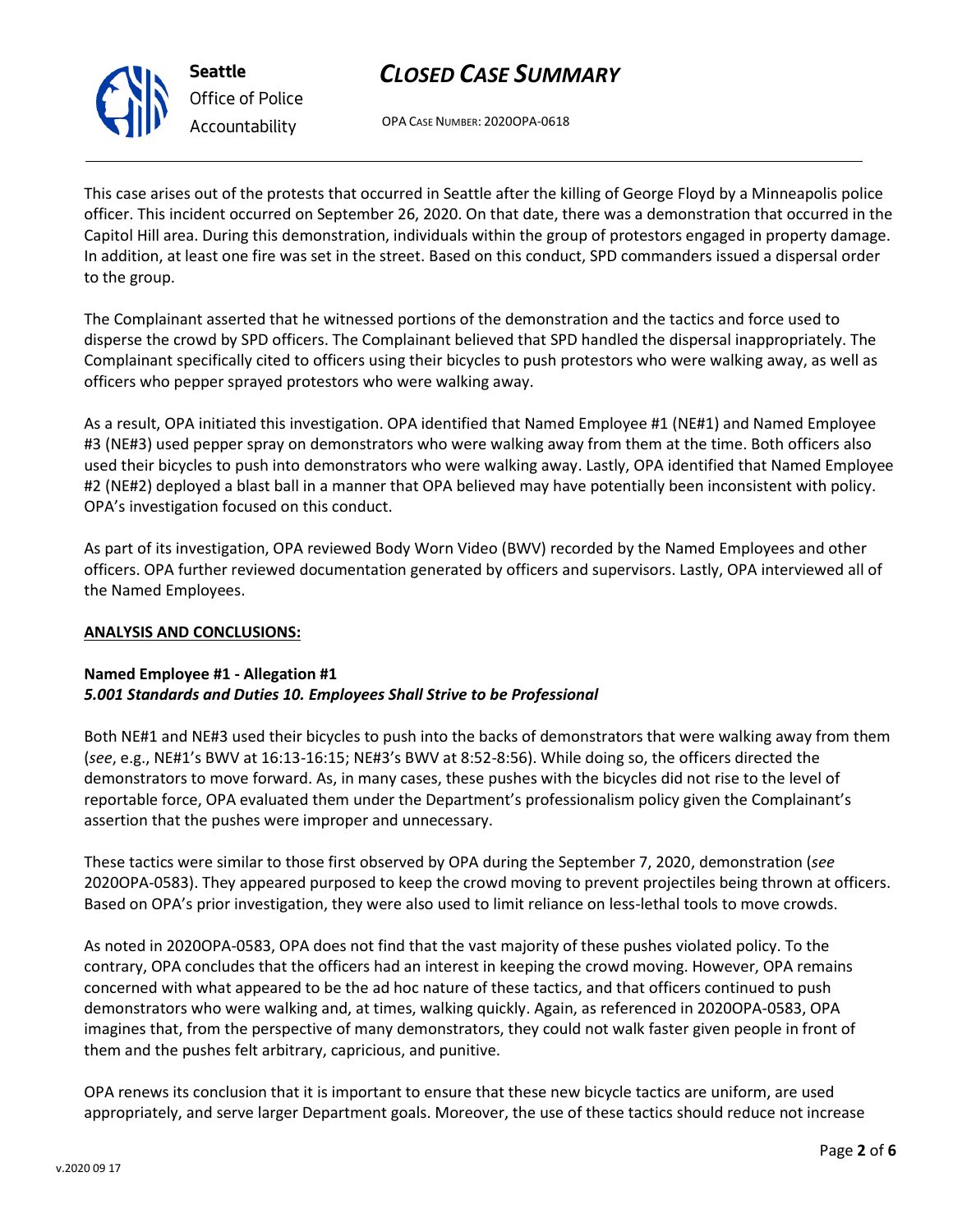

# *CLOSED CASE SUMMARY*

OPA CASE NUMBER: 2020OPA-0618

potential harm to demonstrators and should be used in a manner that is perceived as legitimate. Lastly, such tactics should be fully reviewed and approved by the chain of command, the Training Unit, the Monitoring Team, DOJ, and City partners (including OPA) prior to becoming a signed off on crowd control tactic. This will serve to ensure that these tactics, and the attendant force used, are fully fleshed out, are constitutional, and are in line with the requirements set forth under the Consent Decree.

As such, OPA herein renews its Management Action Recommendation from 2020OPA-0583.

• **Management Action**: SPD should select a group of officers and supervisors with particular expertise in bicycle tactics and crowd control to critically evaluate the tactics described above, with the goal of determining the proper applicability of these tactics to different crowd control situations and any limits that should be placed on their use. In doing so, SPD should attempt to determine what, if any, outside expertise would be relevant to evaluating these tactics. In addition, SPD should seek to engage community stakeholders, including but not limited to the Accountability Entities, in any needed policy development. Ultimately, SPD should include the results of this evaluation in future bicycle crowd control trainings and instruct officers in how to use these tactics appropriately.

Recommended Finding: **Not Sustained (Management Action)**

## **Named Employee #1 - Allegation #2** *14.090 - Crowd Management 10. a& b Officers May Make Individual Decisions to Deploy OC Spray, and Blast Balls Consistent with Title 8 – Use-of-Force*

It was alleged that both NE#1 and NE#3 used OC spray on demonstrators who were walking away at the time. As their conduct was substantially similar, it is addressed together.

SPD Policy 14.090-POL-10 governs the use of OC spray in the demonstration management context. The policy states that such force may be used by officers to protect themselves, protect others, or to prevent significant destruction of property. Such force is also subject to the general requirements that it be reasonable, necessary, and proportional.

The use of OC spray was also subject to restrictions imposed by U.S. District Court Judge Jones as part of a temporary restraining order. These restrictions were more fully explicated in Judge Jones's order finding the City and SPD partially in contempt. In that order, Judge Jones found the use of OC spray was improper where an officer deployed OC spray on September 7, 2020, at demonstrators who were walking away. The court noted that there was no "specific threat of harm." The court pointed to the fact that the demonstrators were facing away at the time and that the officer was not subjected to violence or the threat of violence.

Both officers' OC spray deployments were captured on BWV. NE#1's BWV indicated that he deployed OC spray on three separate occasions. The first OC spray deployment (*see* NE#1's BWV at 15:43-15:45) was towards a group of individuals who had been pushed forward by officers several seconds prior. Immediately prior to the deployment, the individuals were facing towards officers. At the moment of the deployment, they had turned away from NE#1 and were approximately six to ten feet in front of him. The second deployment (*see* NE#1's BWV at 16:04-16:06) was towards a group of individuals bunched together. They were walking slowly forward at the time and were turned away from NE#1. In both the first and second deployments, the specific individuals sprayed were not actively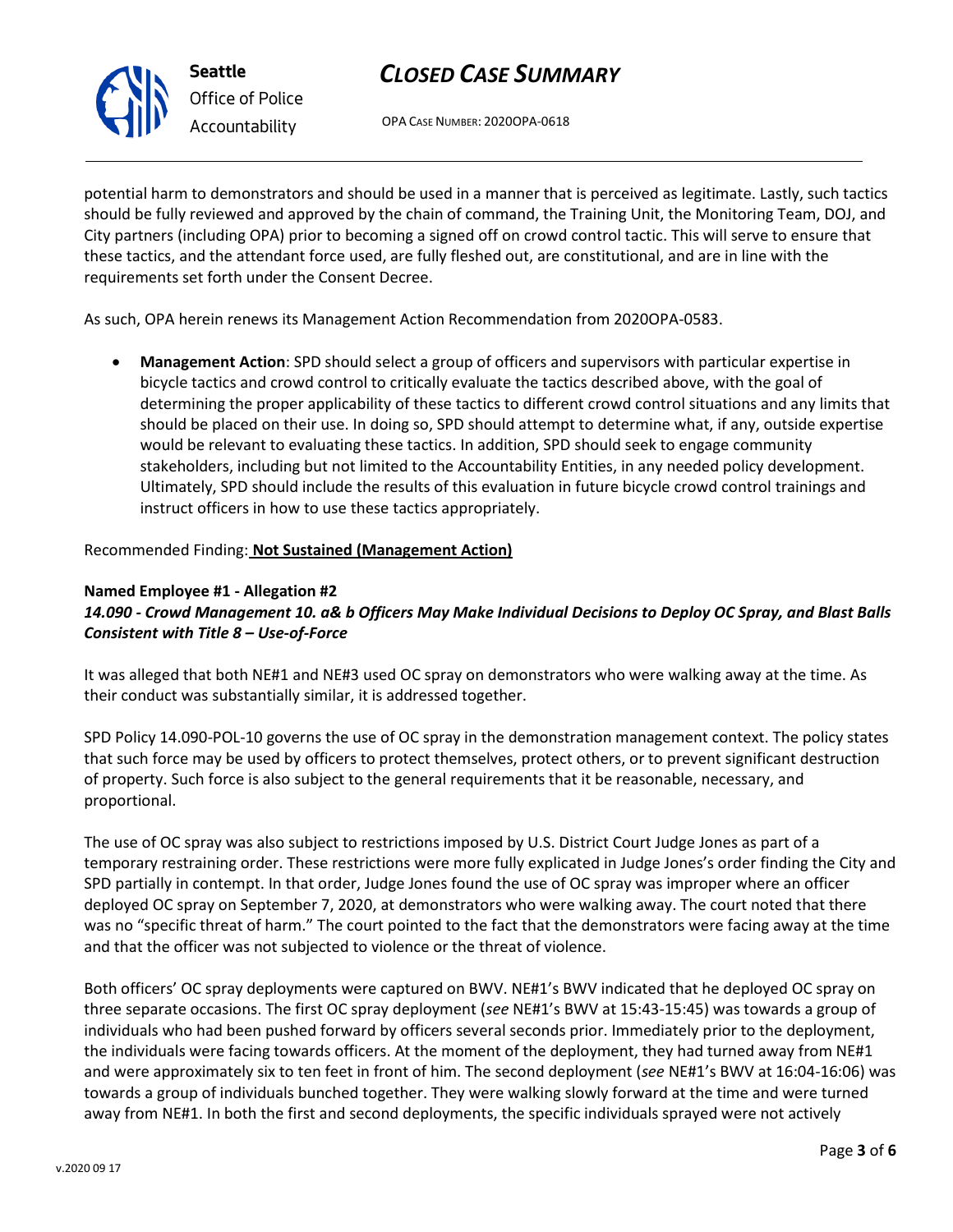

**Seattle** *Office of Police Accountability*

# *CLOSED CASE SUMMARY*

OPA CASE NUMBER: 2020OPA-0618

assaulting NE#1 and did not appear to be attempting to assault him or other officers. NE#1's third deployment (*see* NE#1's BWV at 16:53-16:54) was towards an individual who had just thrown a projectile at an officer and who was being placed under arrest. This deployment was not amongst those flagged as improper by the Complainant and, from OPA's perspective, was entirely consistent with policy. As such, OPA does not further evaluate the third deployment as part of this DCM.

NE#3 also appeared to deploy OC spray three times. The first deployment (*see* NE#3's BWV at 9:01-9:02) was towards a group of individuals who were walking down the street and away from officers. The individuals had their backs to NE#3 at the time and there was no indication that they were subjecting him to violence or actively posing a threat of violence. The second deployment took place seconds later (*see* NE#3's BWV at 9:12-9:14) and occurred under virtually identical circumstances to the first deployment. NE#3 used OC spray for a third time (*see* NE#3's BWV at 9:31-9:32) towards an individual who quickly turned to face an officer after his shield was ripped away from him. As with NE#1's third deployment, this did not fall under the category of improper deployments identified by the Complainant and was, in OPA's opinion, consistent with policy under the circumstances. It is not discussed further herein.

With regard to his first deployment, NE#1 said that he saw demonstrators squaring up towards officers and observed what he believed to be "pre-fight indicators." He said that these demonstrators had been directed to move back but were not doing so at the time. He further explained that officers were outnumbered by demonstrators. He felt that this deployment was consistent with policy. With regard to his second deployment, NE#1 said that he deployed OC spray at individuals dressed in all black who were not dispersing. NE#1 stated that these individuals could have been arrested at the time. As the individuals continued forward, NE#1 modulated and then ceased using force.

NE#3 similarly opined that his OC spray deployments were consistent with policy. NE#3 stated that, in both instances, he used OC spray to try to break up the crowd. He said that projectiles were being thrown at officers and by opening up the crowd, officers would be able to see who was throwing them, make arrests, and better defend themselves.

When evaluating the BWV, assessing the officers' justifications for the force, and considering the parameters of SPD policy and Judge Jones's orders, OPA finds that NE#1's second deployment and NE#3's first and second deployments were inconsistent with policy. In all three scenarios, the officers deployed OC spray at demonstrators who were walking away from them. Like with the deployment found improper by Judge Jones, these demonstrators had their backs facing the officers and were not actively threatening or causing harm to officers at the time. While certainly the officers had an interest in moving the demonstrators forward (NE#1) and in identifying criminality within the crowd and the source of projectiles (NE#3), this did not sufficiently justify the use of OC spray on demonstrators who were both moving and not, themselves, throwing items at officers. Lastly, OPA again notes that this finding is consistent with parameters negotiated by the City and ordered by Judge Jones. Moreover, the substance of these parameters and the orders were disseminated to officers by the Department and officers were required to comply with them.

Given the above, OPA recommends that this allegation be Sustained as against both NE#1 and NE#3.

Recommended Finding: **Sustained**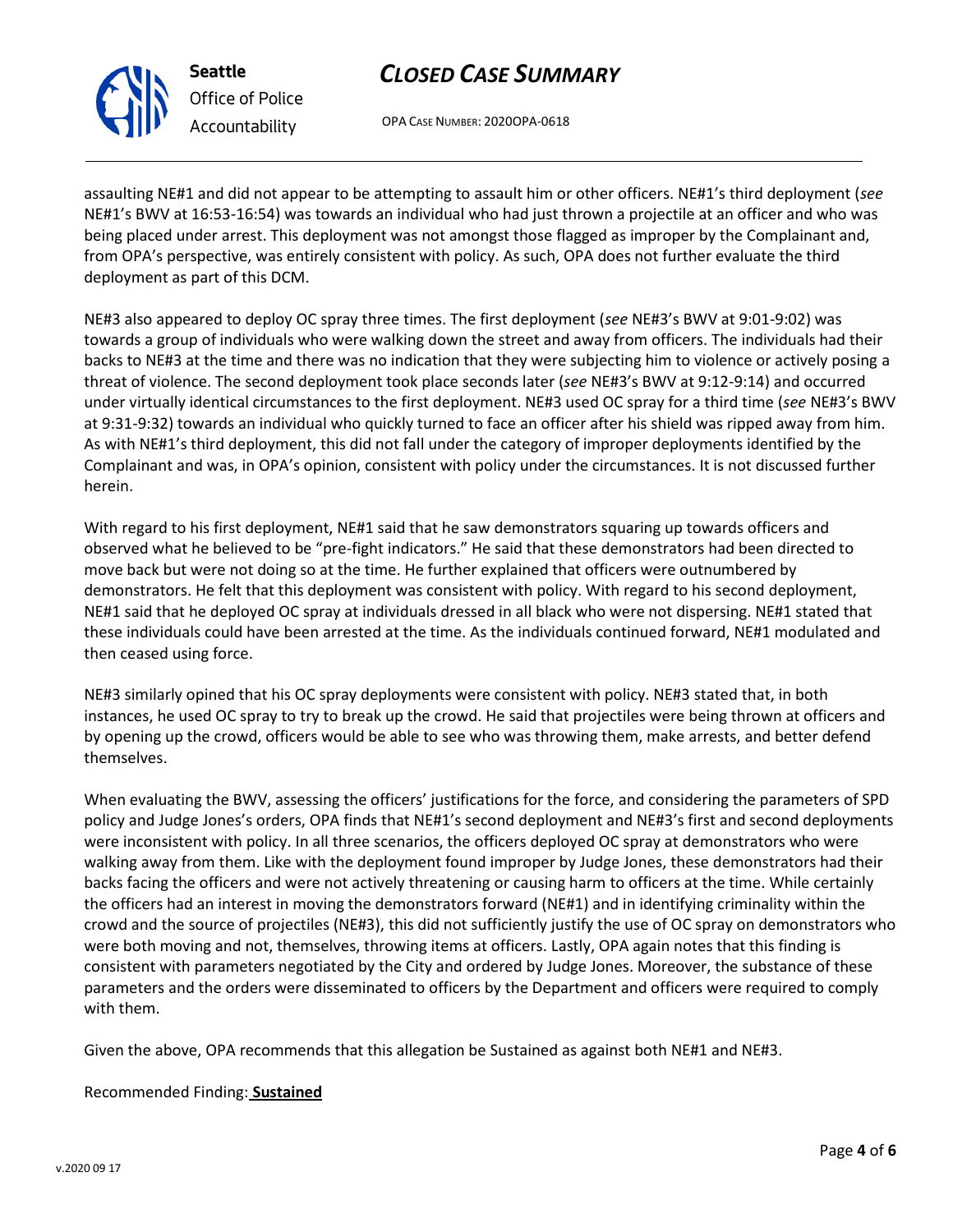

## *CLOSED CASE SUMMARY*

OPA CASE NUMBER: 2020OPA-0618

## **Named Employee #2 - Allegation #1** *14.090 - Crowd Management 10. a& b Officers May Make Individual Decisions to Deploy OC Spray, and Blast Balls Consistent with Title 8 – Use-of-Force*

SPD Policy 14.090-POL-10 also governs the use of blast balls in the demonstration management context. The policy states that such force may be used by officers to protect themselves, protect others, or to prevent significant destruction of property. Like with OC spray, the use of blast balls is also subject to the general requirements that it be reasonable, necessary, and proportional.

The use of blast balls was also restricted as part of a temporary restraining order and in Judge Jones's contempt order. Judge Jones specifically identified as improper deployments that were not directed at or in the vicinity of a threat. Importantly, Judge Jones held that these deployments were, as such, clearly indiscriminate. Lastly, Judge Jones noted that, in both cases in which he deemed a blast ball deployment to be improper: "the officers stood a great distance from protestors, used overhand throws, and threw blast balls deep into a crowd."

Here, NE#2's BWV showed him deploy a blast ball to the right side of a group of demonstrators. Immediately prior to doing so, a clanging noise could be heard, and NE#2 yelled: "rock."

At his OPA interview, NE#2 explained that he deployed the blast ball towards the vicinity of where the rock came from. He said that multiple projectiles were thrown at officers and he used the blast ball to prevent the further threat of harm and potential injury. He believed that this deployment was consistent with policy.

From OPA's review of the BWV, it was unclear whether the rock came from the group targeted by NE#2. OPA could not see whether or not an individual in that group threw the rock or any other projectile at officers in the moments immediately before NE#2's deployment; however, OPA could not foreclose that this occurred. If someone in the group did so and, as NE#2 indicated, was then targeted with a blast ball, this deployment would be consistent with policy. On the other hand, if NE#2 simply threw a blast ball towards the general area of the demonstrators without having a basis to conclude that a member of that group was the thrower, the deployment would have been indiscriminate and improper.

Ultimately, OPA concludes that there is insufficient evidence to reach a finding here and, as such, recommends that this allegation be Not Sustained – Inconclusive.

## Recommended Finding: **Not Sustained (Inconclusive)**

## **Named Employee #3 - Allegation #1** *5.001 Standards and Duties 10. Employees Shall Strive to be Professional*

For the same reasons as stated above (see Named Employee #1 – Allegation #1), OPA recommends that this allegation be Not Sustained – Management Action.

Recommended Finding: **Not Sustained (Management Action)**

**Named Employee #3 - Allegation #2**